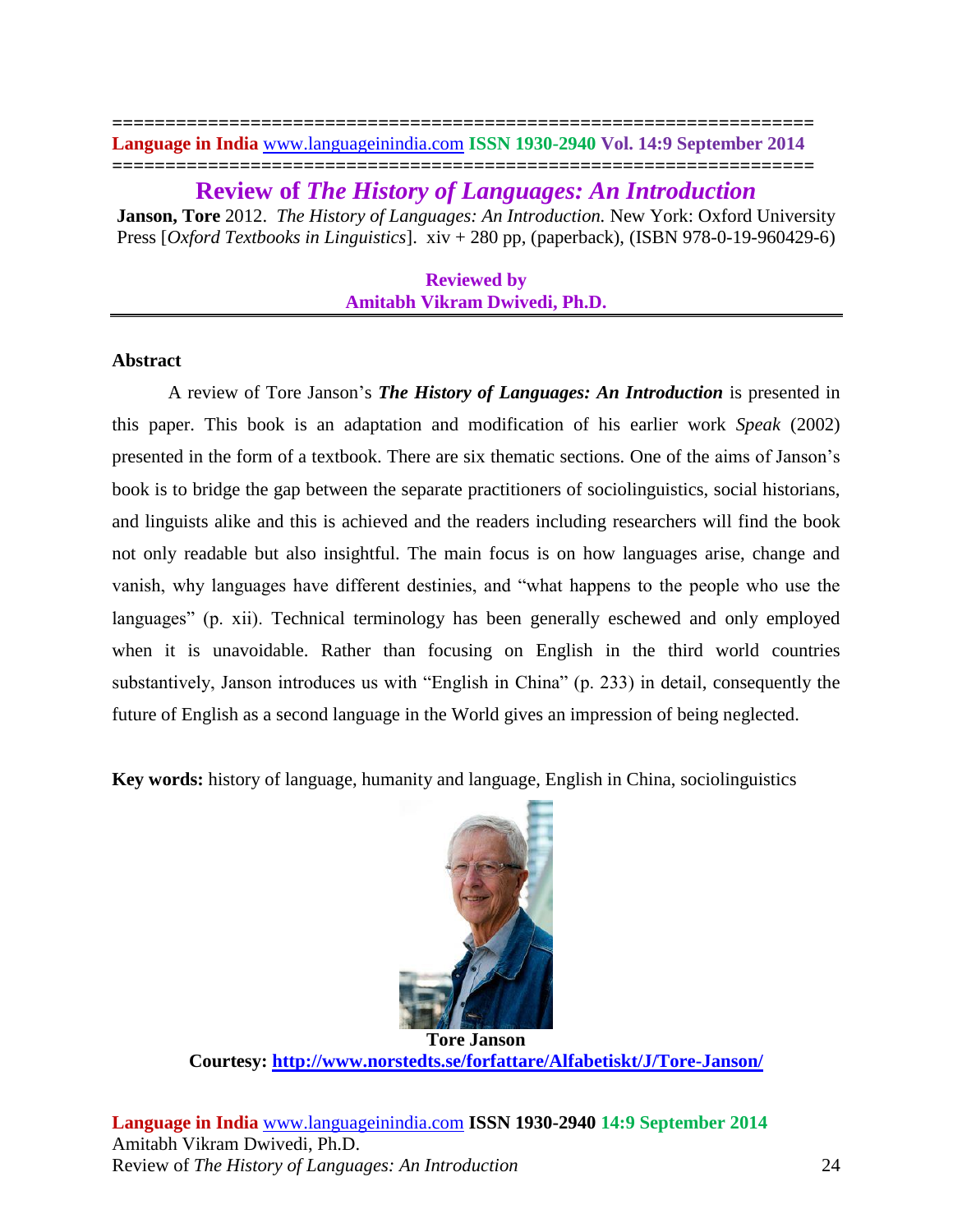# **A General History of Language**

In his book, Janson provides a general history of language, an adaptation and modification of his earlier work *Speak* (2002), in the form of a textbook (which is an introduction to the history of languages) where "linguistic and historical developments" are closely interlinked such as "the role of languages in history" becomes the subject matter of the book, and thus "history is affected by languages, and languages are a part of history" becomes a catch-phrase (p. xii).



# **Bridging the Gap between Sociolinguistics, Social History and Linguistics**

The appearances and disappearances of languages and societies have been observed through a temporal lens of past, present, and future, and the book offers one preaching "human beings became human when they started to speak" (p 258). One of the most important aims of Janson's book is to bridge the gap between the separate practitioners of sociolinguistics, social historians, and linguists alike. This work is "meant to be accessible to the readers of history, linguistics, and languages," he said (p. xii). The history of languages alarms us that the number of languages is not increasing.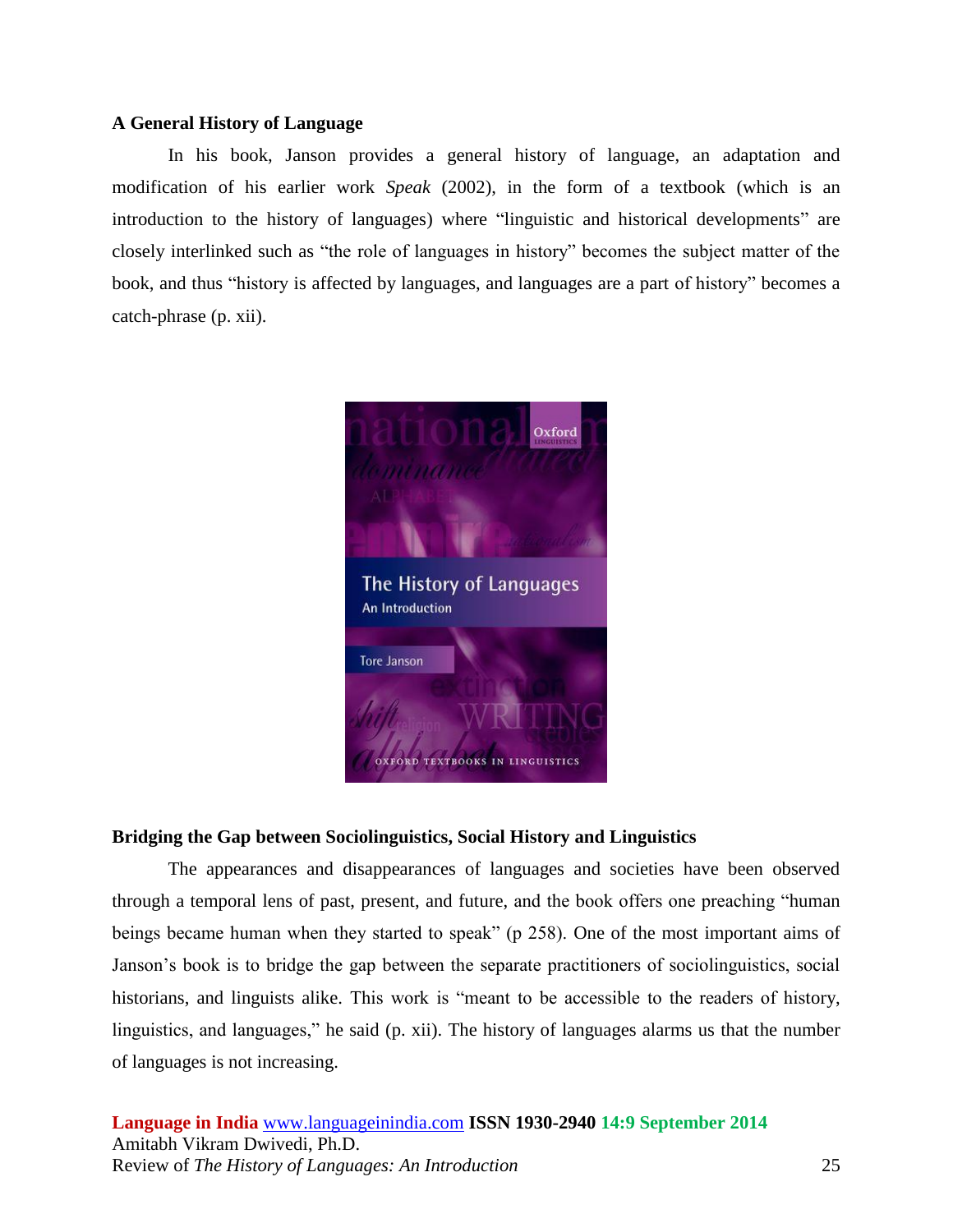#### **Six Thematic Sections – A New Edition of** *Speak*

The book is organized into six equal, thematic sections (part one has two and the rest of the parts have three chapters) followed by a chronology that progresses guidelines for answers to the review questions. The shortest chapter is of two pages (pp51-52) and the longest one is of twenty pages (pp.24-44; pp.133-153). Thus the book is a "294 pages" book.

The readers of *Speak* (2002) will find three new chapters: *Chinese-the oldest survivor*  (chapter 5; pp.59-73)*, Arabic-conquest and region* (chapter 8; pp.103-117)*,* and *Chinese and English in China* (Chapter 16; pp.233-243), and the rest of the chapters are identical to *Speak*  (2002). Few new maps have been introduced and the data of a couple the tables of *Speak* (2002) have been modified up to the year 2009. The book should be seen as a new edition of *Speak*  (2002) which has been revised by adding three chapters to it.

## **A Successful Author**

Janson is well suited to write this book. The author of the international bestsellers *Speak: A Short History of Languages* (OUP 2002, paperback 2003) and *The Natural History of Latin*  (OUP 2004, paperback 2005) and a retired professor of African Languages and Latin of the University of Gothenburg offers an introduction to the history of languages, from "a distant past and moves on through time all the way to the distant future" (p. xii).

## **Main Focus of the Book**

The main focus is on how languages arise, change and vanish, why languages have different destinies, and "what happens to the people who use the languages" (p. xii). Technical terminology has been generally eschewed and only employed when it is unavoidable. Rather than focusing on English in the third world countries substantively, Janson introduces us with "English in China" (p. 233) in detail, consequently the future of English as a second language in the World gives an impression of being neglected.

## **Introduction: When and How Languages Emerged**

**Language in India** [www.languageinindia.com](http://www.languageinindia.com/) **ISSN 1930-2940 14:9 September 2014** Amitabh Vikram Dwivedi, Ph.D. Review of *The History of Languages: An Introduction* 26 The introductory chapter (pp.3-23) deals with when and how languages emerged. The author takes the help of "Genesis", "Bible", "Adam", and "God" (p. 3) to tell us the story of the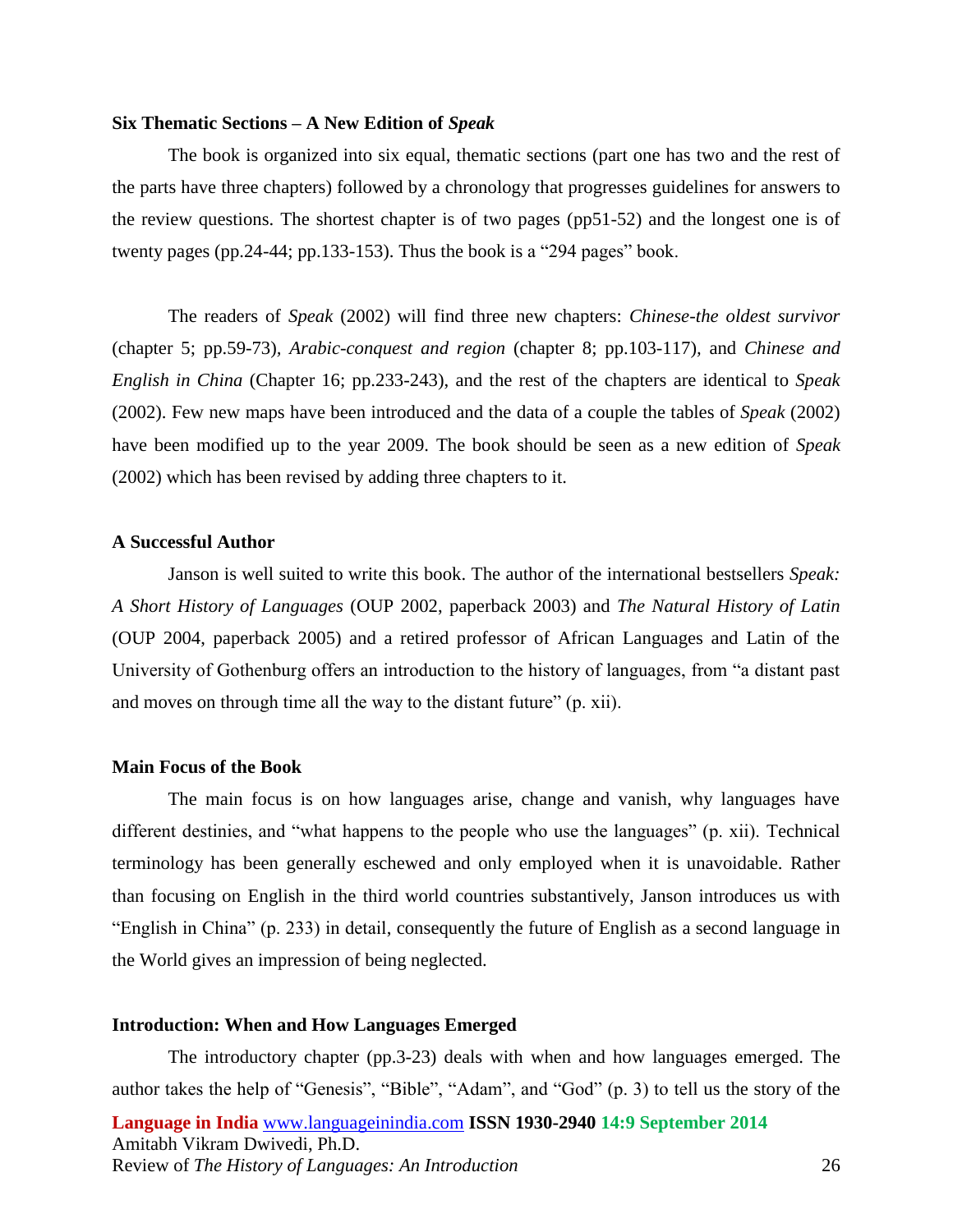creation of language and how this linguistic ability establishes man's superior status and domination over other animals., and strongly suggests that "human beings became human exactly when language emerged" (p. 4). The surviving written texts of Sumerian and Egyptian purport that human languages have existed 5,000 years ago; and the "archaeological finds and artefacts" and "anatomical developments of man" (p. 5) support that "languages we use have existed for at least 40, 000 years" (p. 9).

## **Co-operative Currency as Opposed to Darwinist Evolution**

Janson questions the modern Darwinist thinking while answering how languages originated, and supports the cooperative currency of languages. The languages and primitive conditions of the Upper Palaeolithic period is exemplified from the present "Bushman" or "San" people from the Kalahari Desert in South Africa. The author asserts that a primitive culture does not imply a primitive language and "all the fundamental features of spoken languages all over the world are the same" (p. 11) and he adds that "languages do not become more or less complex; they simply vary" (p.13).

### **Vocabulary Development Is Based on Societal Needs**

Janson demonstrates how the contact with modern society is risking the cultures and languages of Khosian people and many of the Australia Aborigines, and he further states that the development of vocabulary is directly proportioned to the development of the societal needs. Moreover, primitive societies are not so much bothered about their languages, and their unwritten and unnamed languages have been often christened by the social and linguistic researchers from the outside communities like Anthony Traill, Dorothea Bleek, and Dixon, and consequently "many languages, judging by the various names… … … of one language with dialectal variations" (p. 18) would be left out and at times be included. He appeals to the readers "who wield power in society" (p. 21) to remember that "languages and language names are social facts, not merely linguistic ones" and he further prophesizes that "historical linguists will be able to distribute language names to their own liking, as there will probably be no speakers  $left"$  (p. 21).

### **Second Chapter: How Language Groups Are Formed**

**Language in India** [www.languageinindia.com](http://www.languageinindia.com/) **ISSN 1930-2940 14:9 September 2014** Amitabh Vikram Dwivedi, Ph.D. Review of *The History of Languages: An Introduction* 27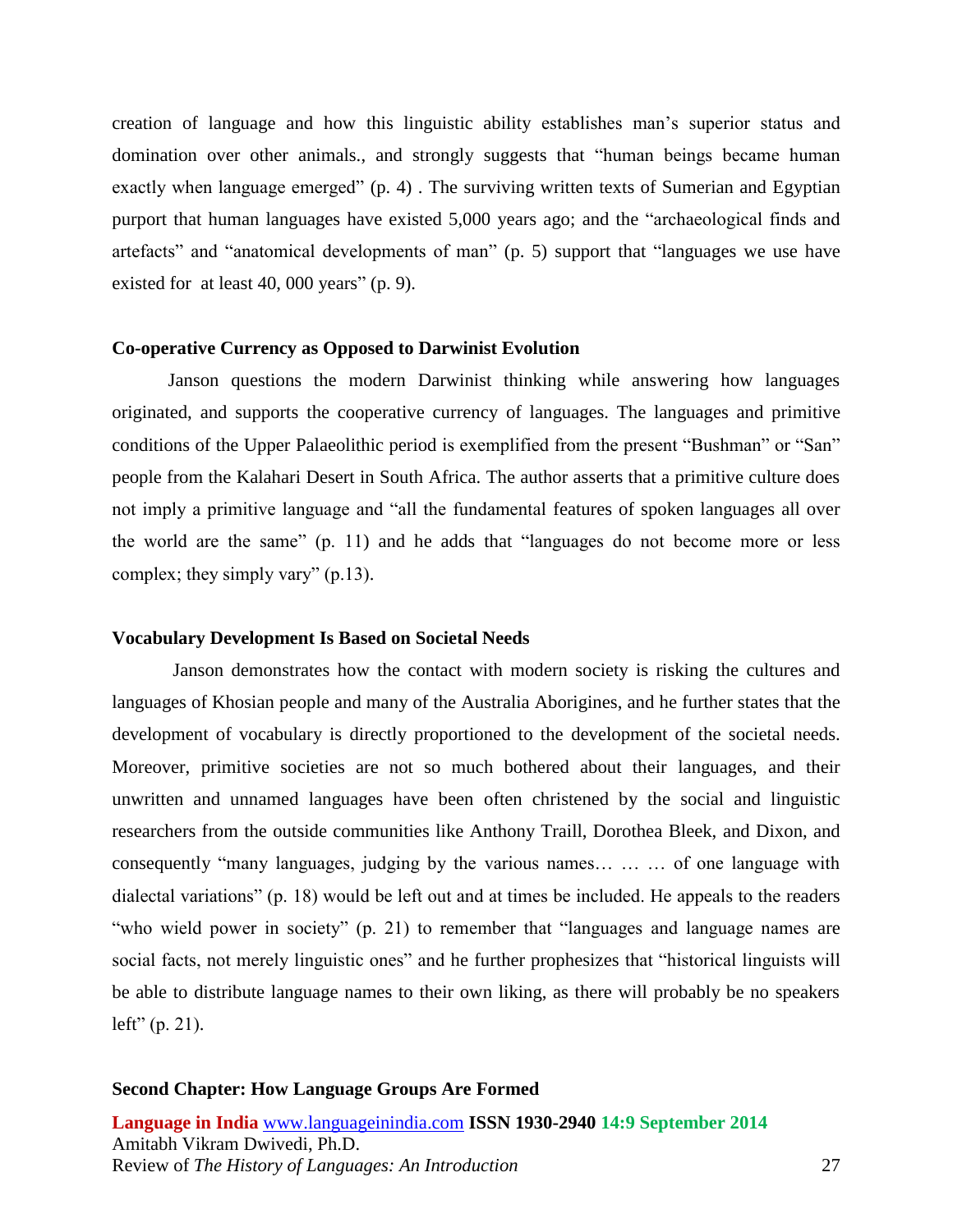Janson's second chapter (pp.24-43) discusses how language groups were formed and spread. The author argues that the spread of agriculture and other technological innovations might be a deciding factor. He states that "languages keep changing" and the changes in the societies result in the change in languages. He further adds that "a group with a common language may split into separate, isolated units, and… … … they end up speaking quite different languages" (p. 25). He infers that most of the European languages have been originated from three major groups: Proto-Germanic, Prot-Slavic, and Romance, and concludes that Indo-European languages which include European, Baltic, Celtic, Albanian, Iranian, and many Indian languages are believed to be originated from one Prot-Indo-European. In answering how languages were formed and spread so rapidly worldwide he concludes that migration of population and the cultural diffusion formed different language groups and the fragmentation of groups is subjected to profession and occupation of the speakers.

## **Chapter 3 – History of Writing**

Chapter 3 (pp.51-52), a two pages' chapter, introduces the part two of this book. It begins with the history of writing. The author concludes that writing systems were originated from two places. "West Asia, Europe, and Africa all stem from the tradition that originated with the Sumerians in Mesopotamia, while all writing systems in Eastern Asia are somehow derived for Chinese" (p. 52). He refutes the most popular belief that writing was invented independently at least three times because it does not provide any light on the transmission of this knowledge from Present-day Iraq to China. This chapter also introduces briefly the subject matter of the following chapters.

## **Chapter 4 – Writing Systems Developed in Various Civilizations**

Chapter 4 (pp.52-58) gives an account of the civilizations, including Euphrates, Tigris, and Nile where writing was developed. The oldest known form of writing was cuneiform developed by Sumerians around 5,200 years ago. This writing-system was also used by Akkadians and Assyrians, and it disappeared only around 1800 or 1700 BC. The author states that the hieroglyphic script writing found in Egypt tells us about a civilization developed in Nile valley which was 5,000 years old. The author introspects why did Egyptian language did not break up into several languages; how come millions of people stayed together and how was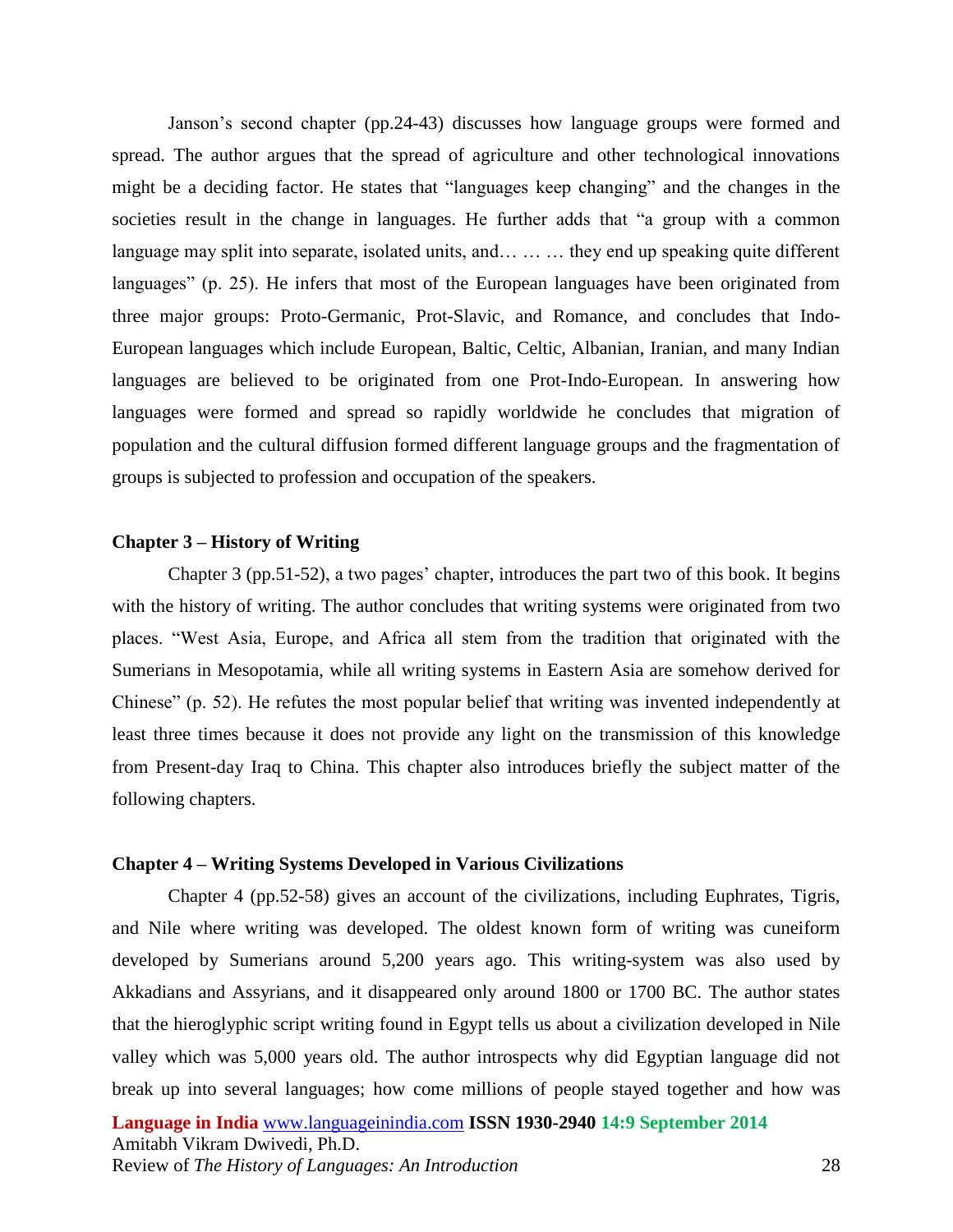building a pyramid accomplished without a writing system? He guesses large population remained together as there must have enough food to eat due to agricultural advancement, and the language and the state must have become allies therefore the writing language did not change for three millennia. He further says that "the complex organization needed to construct a giant pyramid requires the use of writing" (p. 56). He says that the spoken language underwent change but the written hieroglyphic remained same. The civilization of the river valleys has been excluded from this book.

### **Chinese - the Oldest Survivor of the Tradition of Writing**

Chinese is the oldest survivor of the tradition of writing. The author believes that the writing systems came in being where there were powerful kings and a taxation system. The author describes the writing system of Chinese in chapter 5 (59-72). Chinese is different from many languages; its characters originated from pictures, and each syllable carries a meaning. Janson states that this system is similar to hieroglyphic writing. This combinatory system modifies each syllable to give different meanings. These characters signify things, and they are normally referred to as radials. Writing not only benefits the administration but it also helps in keeping a record of the past. Today we know many things about China because writing developed and sustained in this country. The author believes that this system remained unchanged from 2,000 years, and he thinks that radials are better than alphabet where the changes in the sound change the spellings. He provides arguments for this consistency in this country. Though China was repeatedly invaded by people how come a uniform writing system prevailed? Janson thinks that the winning larger groups must have dominated their languages; and their languages must have benefitted the speakers. A developed writing system maintained uniformity in the country. Moreover, the writing system of this powerful nation also influenced its neighbors' languages, including Korea, Vietnam, and Japan. He says that writing is necessary and it works as "a data bank for experience that can be utilized and enhanced over time" (p. 71).

# **The Conquest, Culture, Order and Religion With Reference To Greek, Latin and Arabs**

**Language in India** [www.languageinindia.com](http://www.languageinindia.com/) **ISSN 1930-2940 14:9 September 2014** Amitabh Vikram Dwivedi, Ph.D. Review of *The History of Languages: An Introduction* 29 *PART III*, chapter 6 (pp.77-90), 7 (91-102), and 8 (pp. 103-116), talks about the conquest, culture, order and religion with reference to Greek, Latin, and Arabs. The literary culture of Greeks preceded its empires. The author says that Latin alphabet is derived from a variant of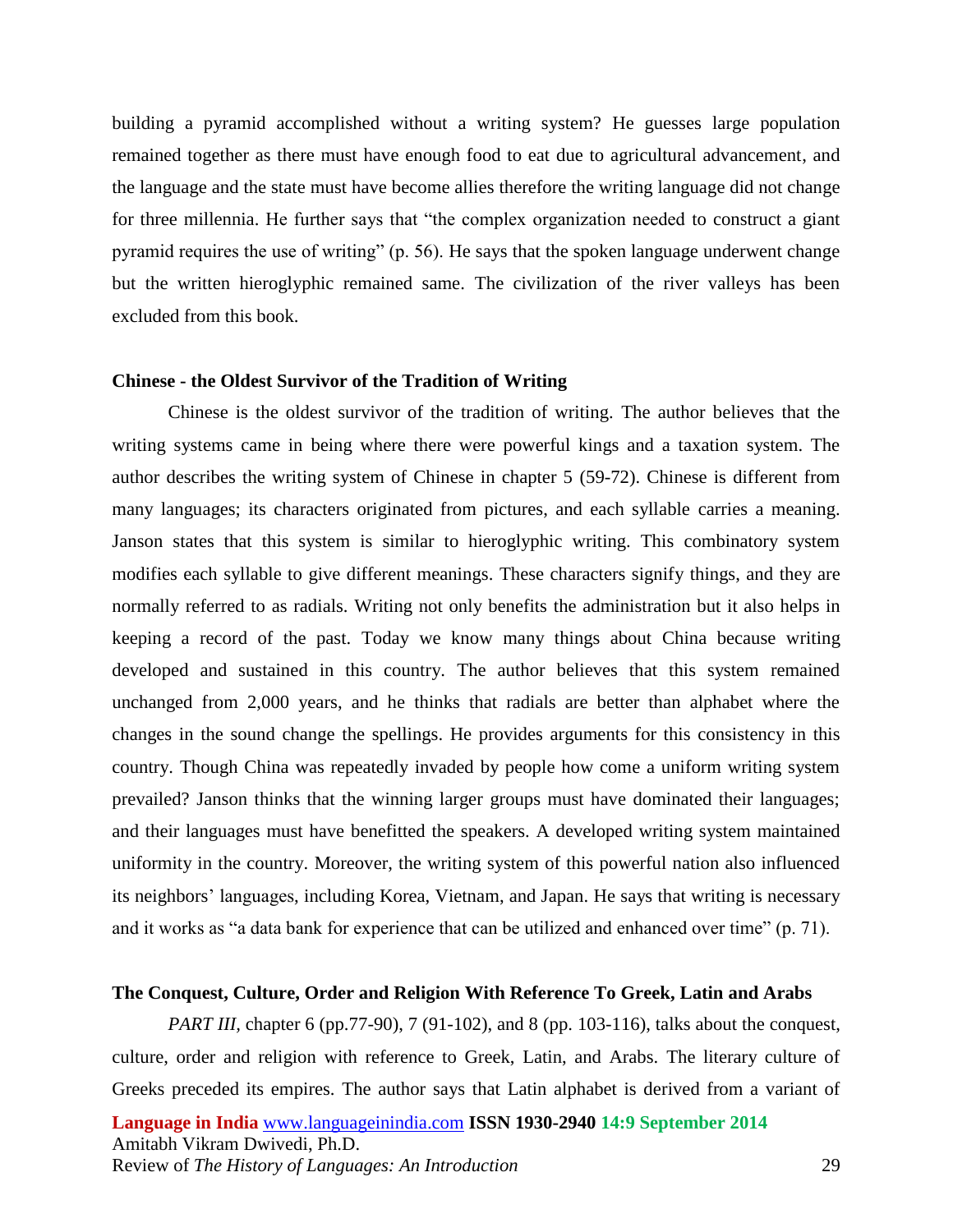Greek. The Greek script represents the meaning and pronunciation of the spoken language. Even today when many aboriginal languages are spoken, Greek culture was very much written. In English and the other European languages, there are a large number of loanwords from Greek. Was Greek better than other languages? The author rejects this idea outright. Some cultures and languages developed in the course of time but there are no primitive languages. What we express in Greek, English, French, or Hindi can be expressed in any other language. It is a good thing to consider one's language and culture from linguistic point of view. He says "every language is unique……..each language is a distinctive achievement" (p. 82, 83).

## **Ancient Greek**

The author further tells the tale of Greek language in the Eastern Roman Empire till the final victory of the Turks in 1453. During these periods the Greek witnessed various linguistic changes, and there appeared two new written languages: *dimotiki* 'the popular language', and *kathareuousa* 'the purified language' in the nineteenth century. The case study of Greek, the author says, represents that what happens to a language system is affected by the political and social situation. However, a common written language definitely lessens the chances of dialectical differences.

# **Ancient Latin**

The earliest form of Latin language is found in the inscriptions from around 600 BC. The author states that the Romans probably acquired their writing system from Etruscans. The Romans were mainly soldiers and farmers who did not have reading and writing culture around 300 BC. But when it became the place of economic resources, the language played a key role. The commanders, leaders, poets, teachers were well read in Latin. There were no evidence of the varieties of Latin existed during the Roman Empire. The large language shift in the Roman Empire was maintained and controlled by the efficient administration. Everyone who wanted to be successful in life and career was busy in learning Latin as we can see for English now. This resulted in the south-western Europe became speakers of Latin, including the neighboring countries too.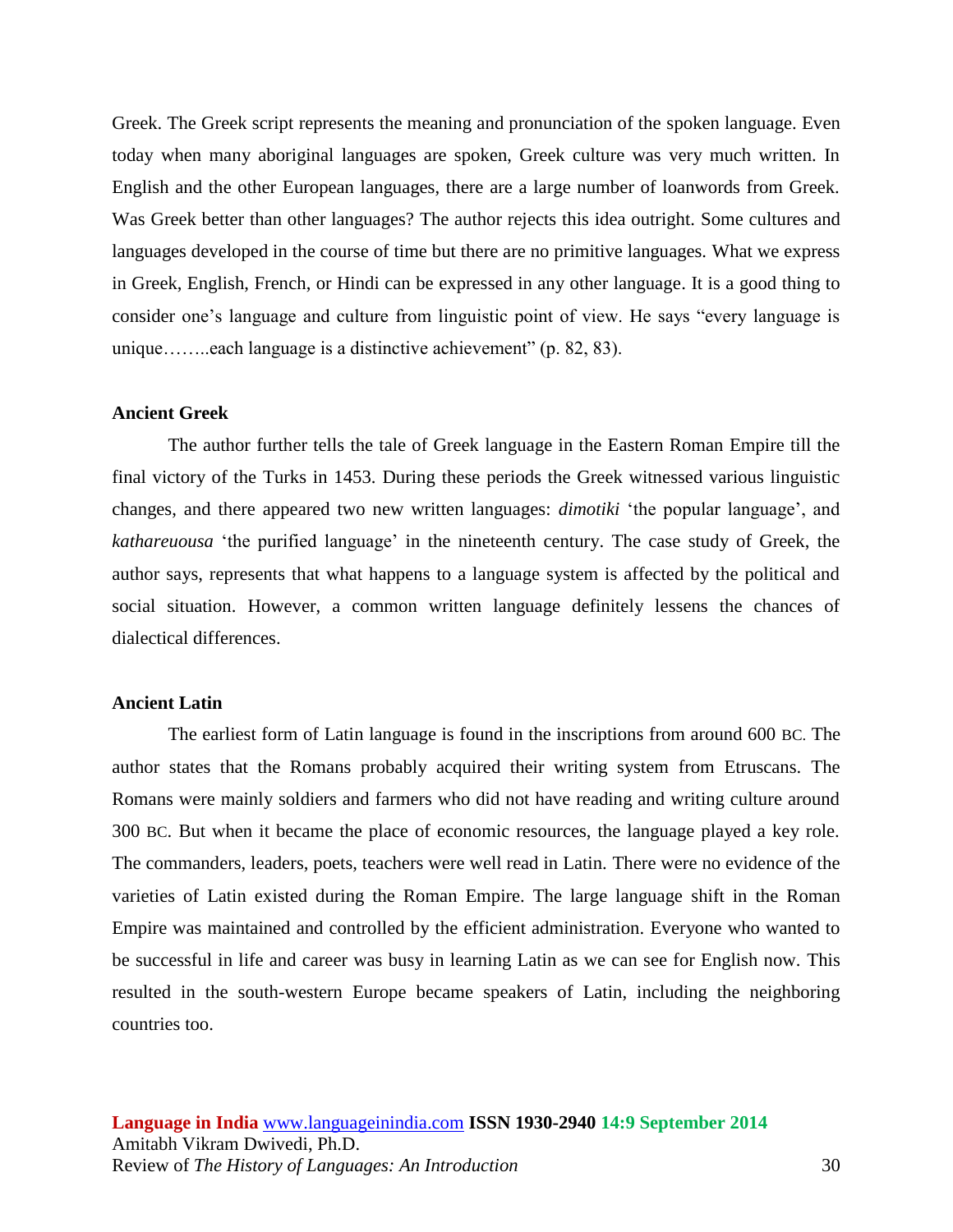But when the Roman Empire collapsed in fifth century AD the speakers did not hurriedly shift to their native languages. The long-range effects of the Roman Empire were that many languages became extinct, the families adopted bilingualism, and the new generation switched to Latin instead of the original one. The concept of first and second languages developed. The Germanic invasion could not replace Latin with their tongues. Janson argues that they were able warriors but "there were no written forms of their languages that could replace Latin" (p. 98). Around 800 century Churches were reformed and spread reading and writing of Latin to that countries that had belonged to the Roman Empire. The progress of Latin continued until the time of Reformation in the early sixteenth century. The author believes that the Latin language was able to attain a high position on account of the Church. But societies needed written languages based upon the language they spoke, and this resulted in the rise of English, French, Portuguese, and others. But before becoming a classical language, Latin provided vocabulary to *Romance*  languages. Even English has borrowed many words from Latin.

## **Language and Religion**

The author states that languages are linked to religions in one way or another. He gives examples of Judaism, Christianity, Hinduism, and Islam, and the languages associated with these religions Hebrew, Latin, Sanskrit, and Arabic respectively. Around 750 the Arabs stretched the Persian Empire from Arabian Peninsula to India. But the Arabic language did not prevail in the similar manner. Until sixteenth century this was the language of nomads and the settlers in the Arabian Peninsula. The author believes that overpopulation forced them to migrate to other places. This resulted in the spread of Arabic language. And the other languages, *e.g.* Persian, Greek, Coptic, Syrian, and others went out of use. The Arabic rule for centuries made the people to shift from their native languages to Arabic. The Arabic prevailed and established itself as a language of people where Arabs were in large number. But when they were in lesser numbers than the dominated groups and languages sustained, the Arabic language lost its ground soon after the empire collapsed.

**Language in India** [www.languageinindia.com](http://www.languageinindia.com/) **ISSN 1930-2940 14:9 September 2014** Amitabh Vikram Dwivedi, Ph.D. Review of *The History of Languages: An Introduction* 31 The Qur'an, like Latin, set a writing norm for Arabic. But many dialects of Arabic had existed during the Arabic realm. The various invasions during the period of Empire *e.g.* Christian Europeans, Mongolians, and Turks provided regular contact with the other vernaculars, and after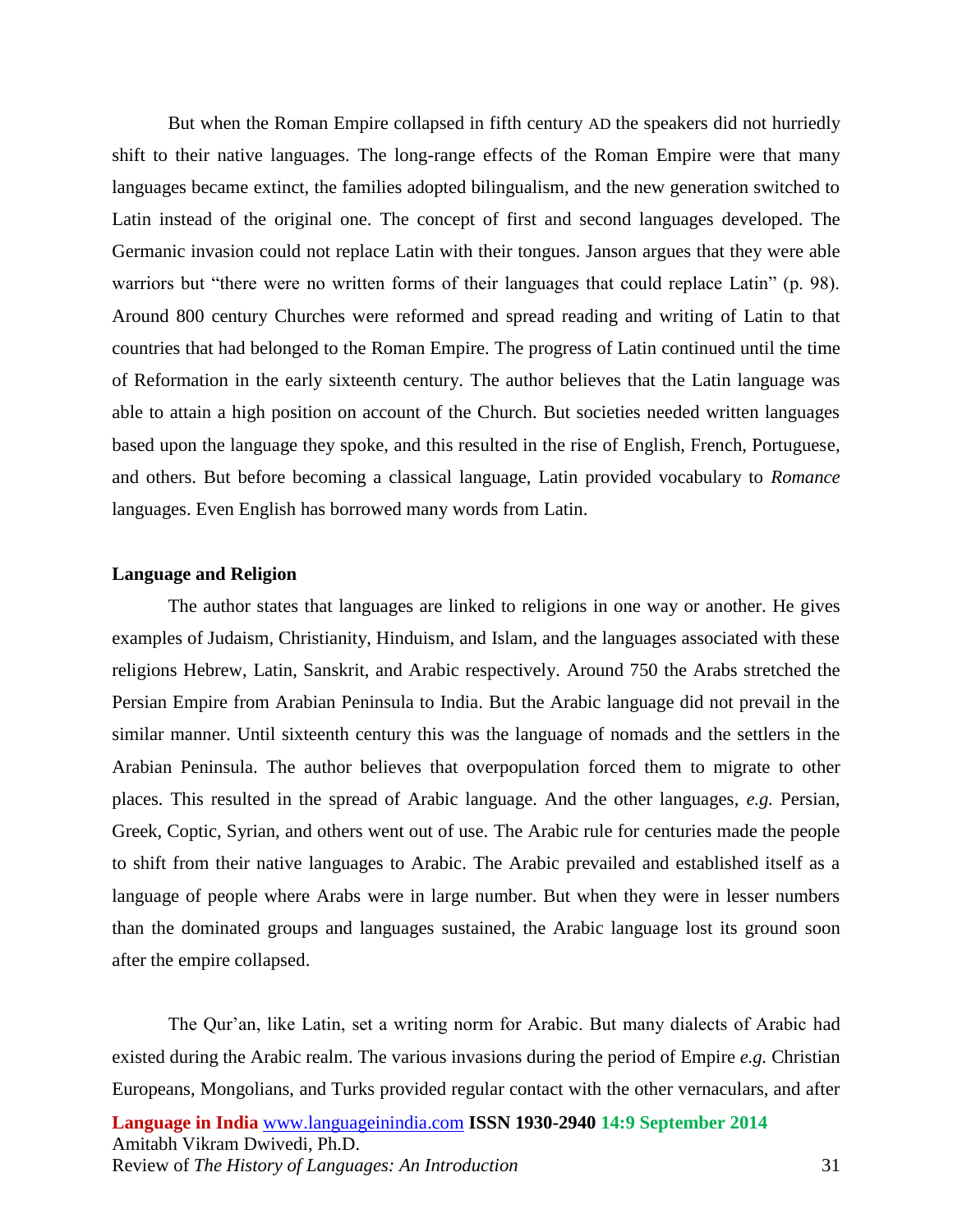that in the last few centuries Turkish, French, and English governed and superseded the Arabic people. This political intervention and fragmentation developed a number of ways to speak Arabic. Many spoken forms of Arabic are far removed from the written forms which the learners study in a formal education. The author wonders whether "those languages will imply the end of classical Arabic in the long term" (p. 113). However, it appears that Janson's speculation is misplaced because with strong impact and influence of Islam, written form of Arabic and dialects of Arabic are bound to flourish and not decline. The author argues that migration is not necessary for a language shift but shift occurs where people speaking different languages live together and adopt bilingualism.

### **How Language Becomes Languages**

In chapter 9 (pp.121-132) the author argues how language become languages? There are constant linguistic changes, and some languages have disappeared and some have survived. Mutually incomprehensible forms are considered as dialects of a single language, and even when people understand each other they say they that they speak different languages. The author concludes that the crucial thing is "what people think about their own ways of speaking" (p. 122). A language ceases to exist when people no longer think that they speak that language. The same thing happened to Latin. Janson says that when Dante writes in Latin he devises the term *vulgare* for his new forms of writing, and only after a century later the imitators of his works named it *Italiano.* This process might have happened gradually but it must have happened when people had started using the new form more often and regularly. And a new language was born.

### **Emergence of English as an Independent Language**

In the next chapter (pp. 133-155), the author discusses how English emerged as an independent language. Romans ruled this country for more than three hundred centuries but the people in Britain retained their Celtic languages. Around the year 600, the Germanic groups invaded and dominated most of the England. But they not only ruled but also imposed their languages on people successfully. The Germanic were not united in one group but they used to follow a system of writing known as runic script. The author gives reference of the uses of the runes from the seventh century through the eleventh century in Christian contexts. But the runes did not develop the original way of writing English entirely. The author states that the first

**Language in India** [www.languageinindia.com](http://www.languageinindia.com/) **ISSN 1930-2940 14:9 September 2014** Amitabh Vikram Dwivedi, Ph.D. Review of *The History of Languages: An Introduction* 32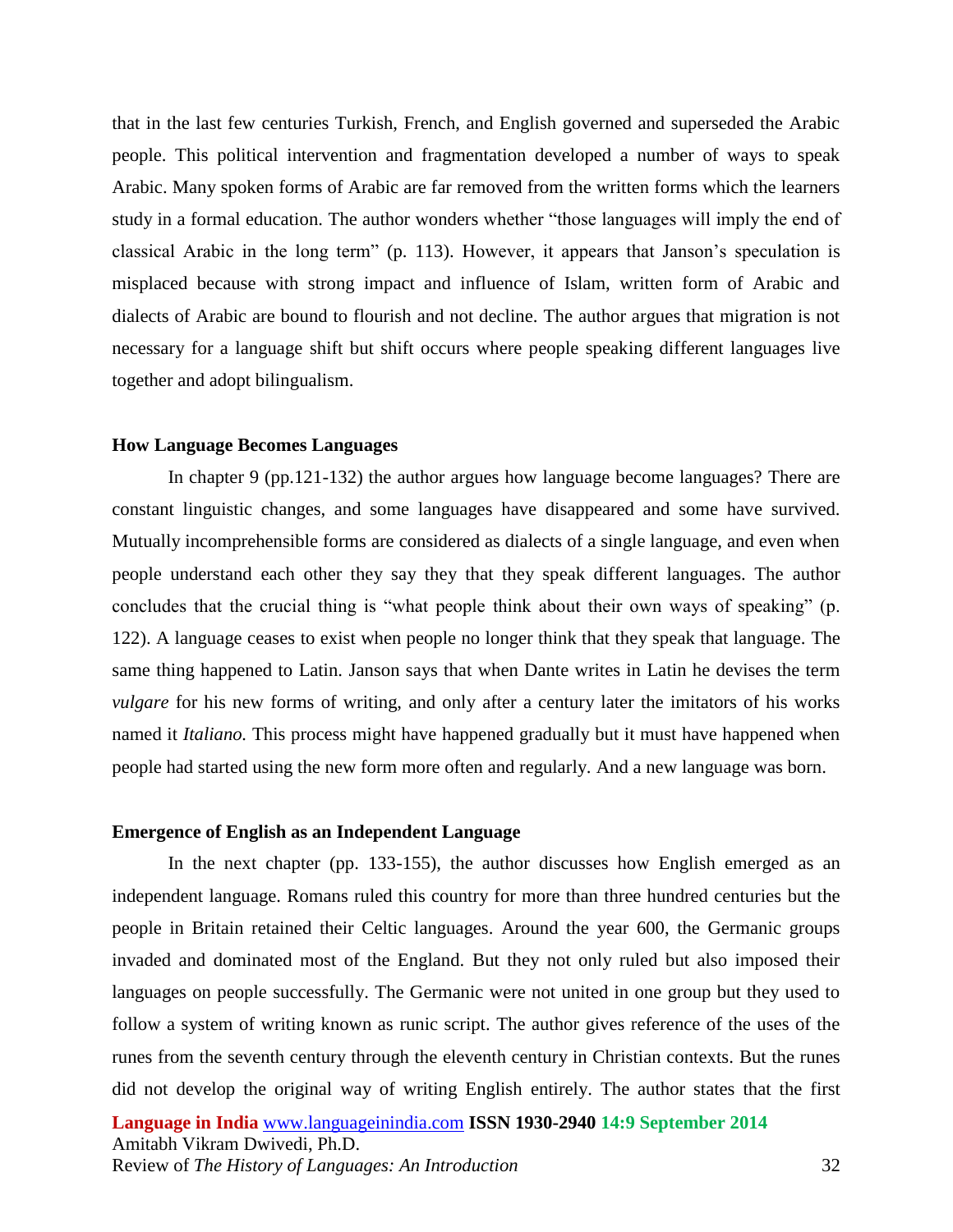Christian missionaries from Rome brought Latin alphabet with them, and Old English texts employed the runic script and Latin letters at this first stage. But at later stage only the Latin alphabet remained as they were systematically taught in the schools of the Church, and the Church wanted to eliminate the relationship between the runes and the magical practices. Only after the Norman Conquest, a popular work, *The Canterbury Tales,* in English was written by Geoffrey Chaucer, and the West Saxon standard of written language disappeared. And in 1476, William Caxton published many books in "reasonably well-established standard English" (p. 153.)

### **Tortuous Path of Becoming National Languages**

Chapter 11 (pp.157-167) discusses the tortuous path for English, and other languages, becoming of national languages from a no-language state. The author argues that the process was not spontaneous. Christian Church established systematic education for the people. But for many centuries there was a direct competition between the new written languages and Latin. Only in the seventeenth century, Kings and other rulers supported the national languages. The education system supported multilingualism, and promoted the learning of foreign languages. Gradually the new languages became as important as once Latin was.

## **Linguistic Changes in the World**

Chapter 12 (pp.174-184) discusses the linguistic changes in the world during the last five centuries. The way across the seas to other countries started from the Treaty of Tordesillas. And then Spanish, Portuguese, English, Dutch, French, and other European nations established their colonies across the world. The author argues that these voyages were responsible for "the beginning of the end for all very small languages and the start of the era of big languages" (p.183). A couple of European languages are gaining new speakers whereas original small languages are dying and disappearing every year. All the languages have gained speakers but the total numbers of languages have decreased. The author argues if this trend continues only a few languages will become large one, and all the small languages will disappear.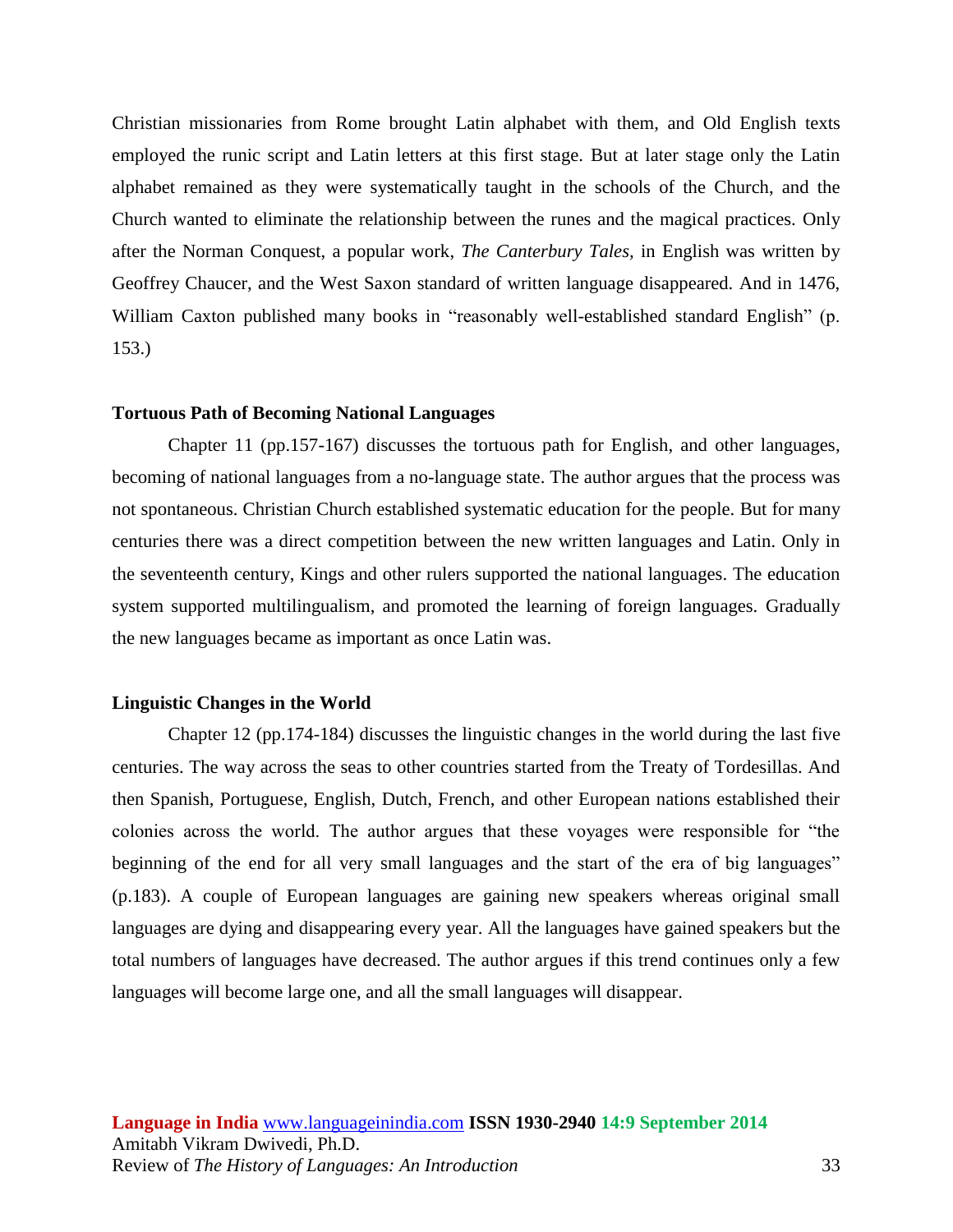### **How New Languages Are Born in Recent History**

In chapter 13 (pp.185-203), the author describes how new languages were born in the last four hundred years. The plantation and slave trade were responsible for the birth of the pidgin languages and creoles. The author interrogates "are Creole languages"? He posits that the students of Creole languages find their grammars similar but he concludes that few Creoles are languages but he cautions that "it is also inappropriate to draw an absolute demarcation line between the standard language and the Creole" (p.190). However, the speakers will tell as the language form belongs to them. He shows that languages not only change rapidly but they also emerge quickly in certain circumstances. A personal need of every individual is to know at least one language, and the slaves devised their own languages when they were transported into foreign lands by their masters. The fifty different Creole languages are the result of plantations and slave trade activities. Further he gives examples from Afrikaans, though this language resembles Dutch yet variations in verbal inflection, and differences in syntax in the two languages make speakers believe that Afrikaans is a separate language. He cautions researchers that "language change is one thing, and change in the status of a language is something entirely different" (p.196). If a language has a name, a political base, and sometimes a written form then these meta-linguistic change may help emerging it as an independent language.

### **The Question of Language Death**

Language death upset researchers in linguistics and anthropology. In chapter 14 (pp.204- 217), Janson argues that the direct influence of the dominant language motivates the speakers of a marginal language to make a language shift. Generally, the dialects of a language remain in spoken form, and without written documentation they cease to exist when the speakers stop using them. The education institutions, mass-media, and government authorities all favor the standard language. The author enumerates few cases from east Sutherland in Scotland, several hundred languages in Papua New Guinea, and Shiyeyi and Thimbukushu in southern Africa where researchers should focus on the disappearing languages but he interrogates whether they should only describe them or intervene.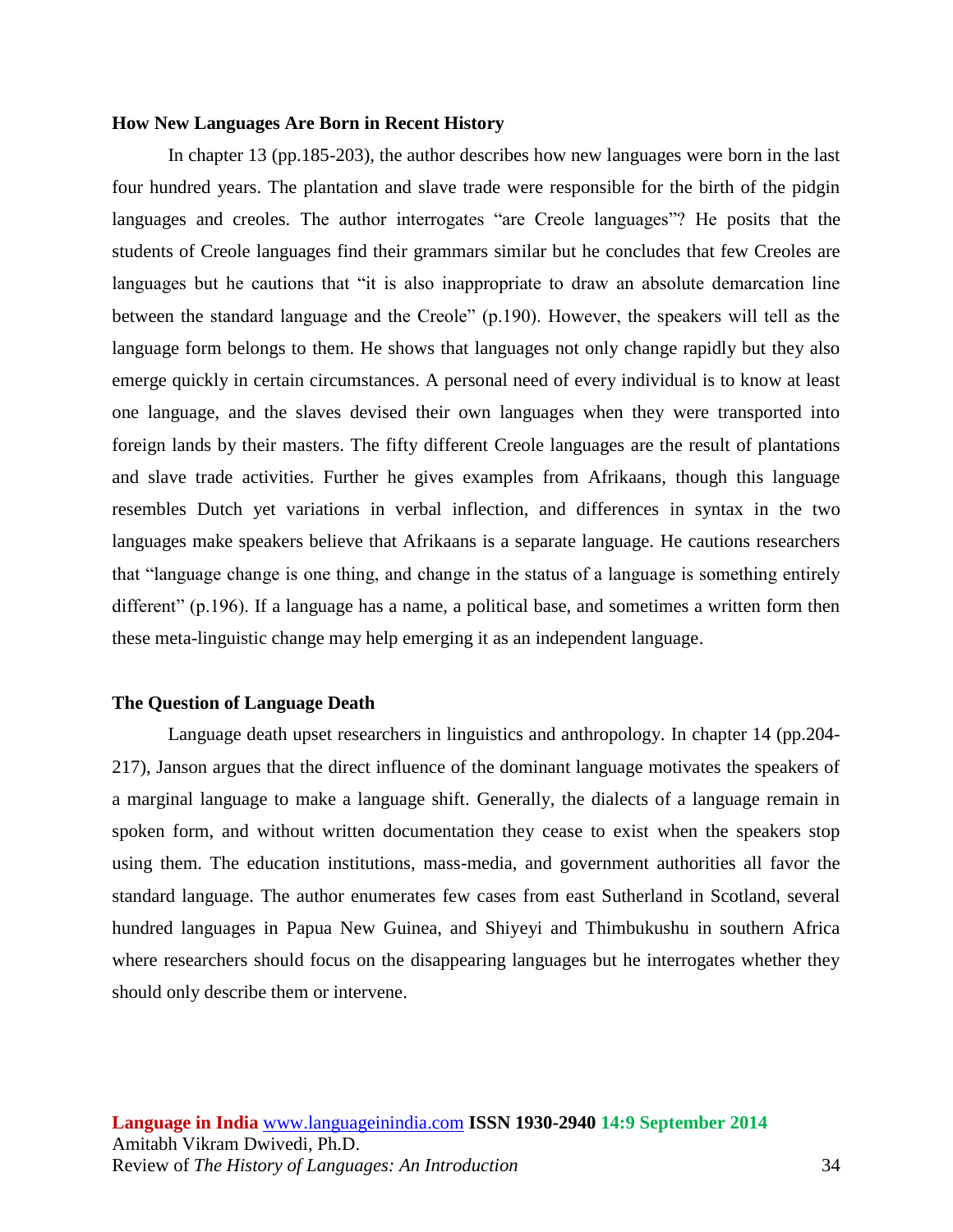## **The Inevitable Discussion on the Status of English**

The last three chapters in the final section talks about the status of English around the world (pp.223-232), English in China (pp.234-245), and what would be the future of languages (pp.246-258)? The author states that today English is a supranational language for international communication. The reasons for the success of English are: the establishment successful imperial power from the seventeenth through the early twentieth century, the political and economic growth of the United States, and English being a language of popular culture. The author discusses how China, who used to believe that other nations have to learn their languages, is recognizing English as an instrument of modernization and globalization. Janson predicts that Chinese might adopt English in due course as the Indians did. But he argues that China is expanding beyond the state boundaries, and in near future Chinese might become the major international language of Asia (p.244). The author concludes that it is pointless to make a guess how many languages there will be two millennia for now. If human species becomes extinct, then human languages will also vanish. But any such situation would be "dependent on politics, communications, education, and so on" (p.256). The genetic changes in humans might prevent them to use any language in future. But he rationalizes that human beings became human when they started to speak, and when they stop this they will not be humans but something else.

## **To Conclude**

This book can be used in any introductory course in language and linguistics, and the readers interested in the history of languages will also find it interesting. The "Peterborough Chronicle" and "Anglo-Saxon Chronicle" (p.135, 145) are not italicized; perhaps this may be rectified in the next edition. The readers of *SPEAK* (2002) might wonder why the writer has not anything new to say even after ten years.

The Indian Subcontinent, the cradle for ancient/classical languages, does not get adequate attention in this book. Perhaps Indian researchers should supplement the information found in this book with information on ancient/classical languages of the Subcontinent. Religion and Language are inter-connected in India's past history – from Ancient Hinduism to Buddhism, Jainism, Islam and others. Emergence of modern Indian languages, ranking between written and